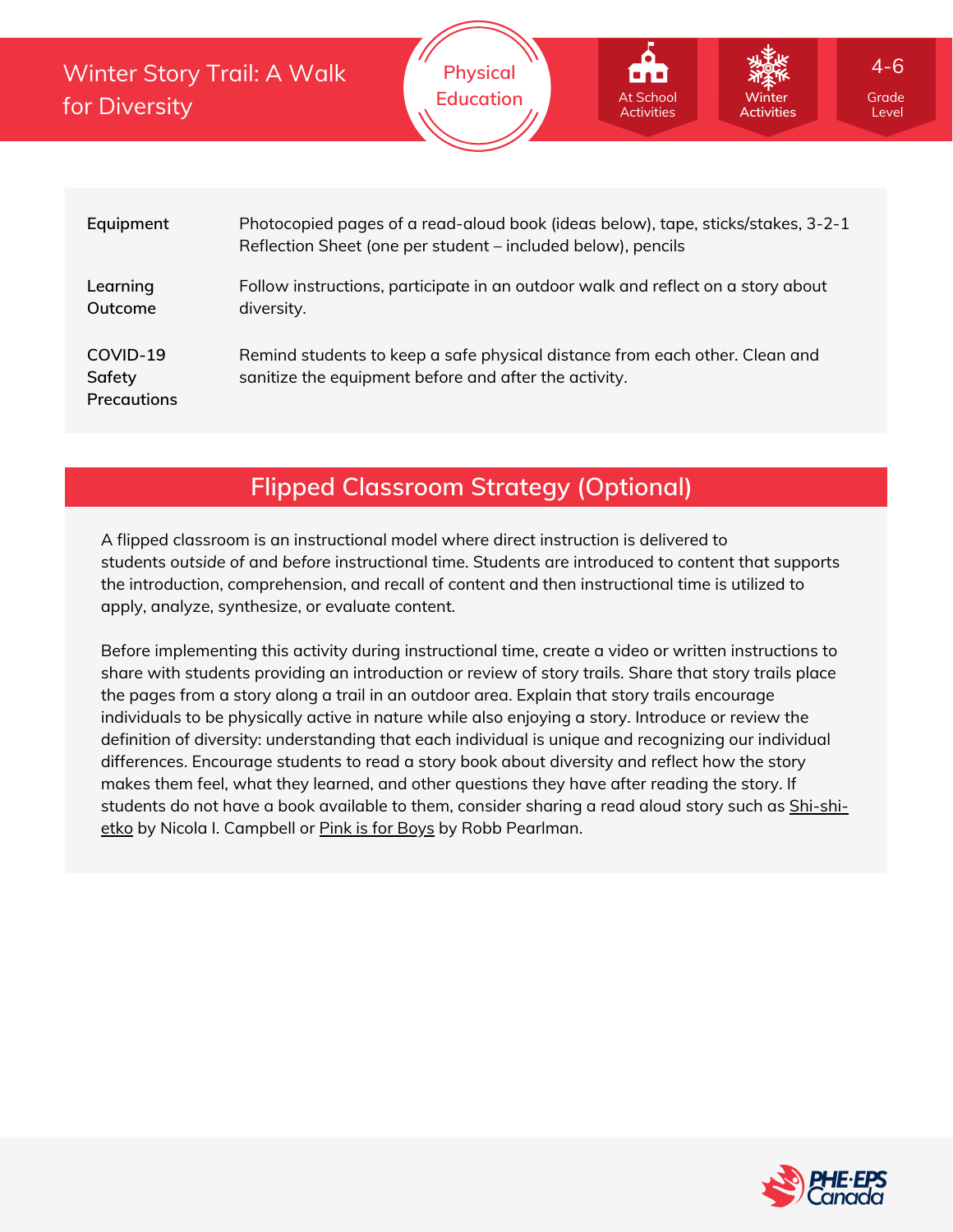Choose a story about diversity that students can read along the story trail. Suggested stories include:

#### Black is a [Rainbow](https://www.youtube.com/watch?v=bcGSGJHlYBw) Color

By: Angela Joy An overview of Black culture and history through the eyes of a child.

#### I Didn't [Stand](https://www.youtube.com/watch?v=wgKEq5eiMWM) Up

By: Lucy Falcone

An anti-bullying book that tells the story of a bystander who doesn't stand up for the innocent targets of bullies.

#### Red: A [Crayon's](https://www.youtube.com/watch?v=5uUykRjC0VE) Story

By: Michael Hall This story is about a crayon labelled red that is really blue.

#### We are Water [Protectors](https://www.youtube.com/watch?v=jqWTouyaQ-8)

By: Carole Lindstrom A young Ojibwe girl tells the story of a community coming together to protect water sources.

Photocopy the pages of the story and tape them onto sticks or stakes. Number each page in order of the story. Depending on the story, consider if page spreads (versus individual pages) should be included on the same stick or stake. Before the activity, walk along a trail or natural area, placing the stakes or sticks in order and them spread out at a logical distance from each other so the first page of the story is at the start of the trail and the last page is at the end of the trail. If a trail or natural area is not available, consider placing the sticks in an outdoor area of the schoolyard or in the community.

If utilizing a flipped classroom approach, remind students to utilize what they learned and reflected about before the activity. If not utilizing a flipped classroom approach, provide an introduction or review of story trails. Share that story trails place the pages from a story along a trail in an outdoor area. Explain that story trails encourage individuals to be physically active in nature while also enjoying a story. Introduce or review the definition of diversity: understanding that each individual is unique and recognizing our individual differences.

Take students to the trail or natural area and review the 3-2-1 Reflection Sheet with them before the walk. Encourage students to start the story trail walk and move along at their own pace or start groups of students at intervals. After students have completed the walk, provide them with the 3-2-1 Reflection Sheet and time to complete it. After students have completed their reflection, ask them to stand or sit in a circle and have a class discussion about the story and the walk.



Level

4-6

**Winter Activities**

At School Activities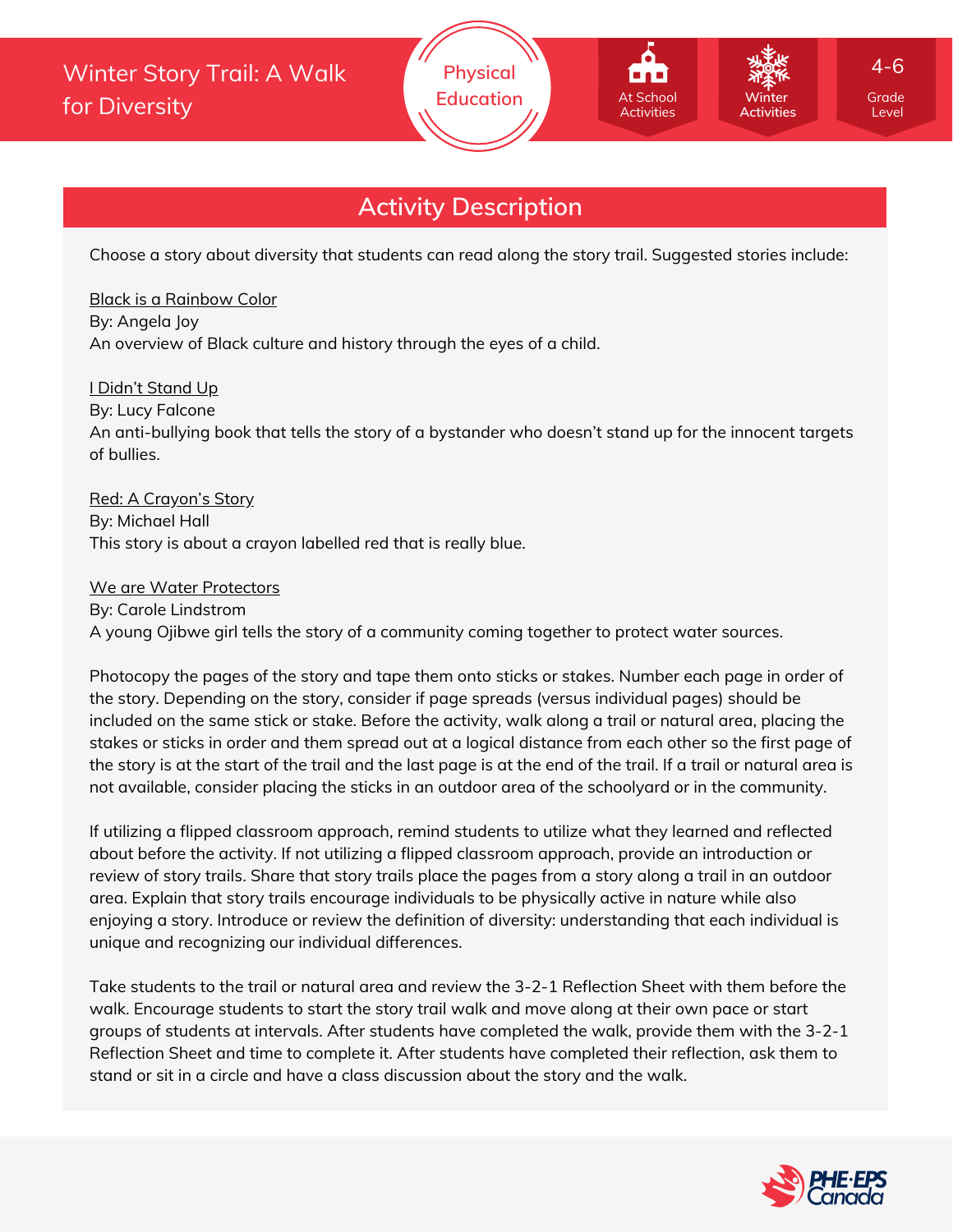## Winter Story Trail: A Walk for Diversity





**Winter Activities** 4-6

Level

# **Physical Education**



#### **MOVE**

**Develop psychomotor skills, tactics, and strategies that facilitate a variety of physical activities across diverse environments.**



#### **THINK**

**Develop cognitive skills and strategies for a variety of movement contexts that facilitate critical thinking, decision making, and problem solving.**



#### **FEEL**

**Develop affective skills and strategies that facilitate healthy and safe relationships with themselves, with others, and with their environment.**

#### **ACT**

**Practice behaviour skills and strategies that facilitate movement competence and confidence.**



# **Competencies Reflection Questions**

Reflection is important to support learning during physical education. Consider asking students the reflection questions below and discuss the answers together.

- *How did reading the story while walking outdoors feel different compared to reading a story while sitting indoors?*
- *How can you support others that may be different than you?*



# **Inclusion Considerations**

Modifications can be made to a variety of activity components to ensure inclusion. As you plan activities, consider how everyone can be involved and how to modify or adapt the activities to ensure the full inclusion of all. The STEP framework provides modifications to the following activity components space, task, equipment, and people.

| <b>Space</b>                                                  | <b>Task</b>                                                                                                        | Equipment                                                                           | People                                      |
|---------------------------------------------------------------|--------------------------------------------------------------------------------------------------------------------|-------------------------------------------------------------------------------------|---------------------------------------------|
| Reduce the distance<br>between the story<br>stakes or sticks. | Students do not<br>complete the reflection<br>sheet but reflect on the<br>story in small groups<br>after the walk. | Students use the<br>required equipment to<br>complete the activity<br>successfully. | Students complete the<br>activity in pairs. |

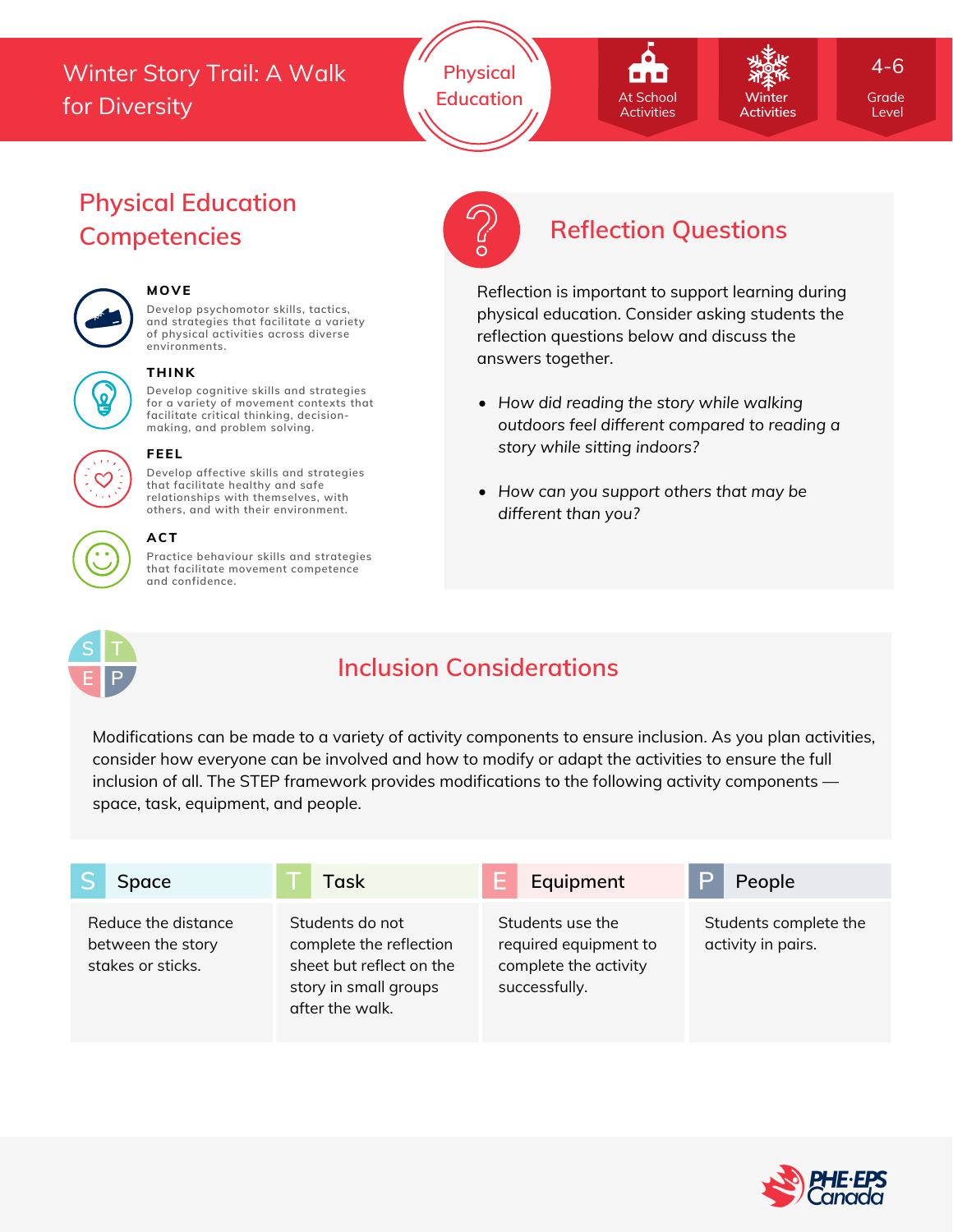## Winter Story Trail: A Walk for Diversity

# **Winter Activities**

Level 4-6

#### **Observing Learning Outcomes**

Consider the following when observing student learning.

- Does the student follow instructions successfully moving along the trail in the right order of the story pages?
- Does the student demonstrate empathy and consideration for others when reflecting about diversity?
- Does the student demonstrate engagement and interest in the activity?

#### **Connecting to PHE At Home Learning**

The following PHE At Home Learning activity can be utilized by students at home or modified for use during instructional time in order to extend learning.

At School **Activities** 

**BAB** 

Tell the Tale of your [Wellness](https://phecanada.ca/sites/default/files/content/docs/Home%20Learning%20Resource/4-6/Emotional%20Well-Being/4-6%20EW_Tell%20the%20Tale%20of%20your%20Wellness%20Walk.pdf) Walk